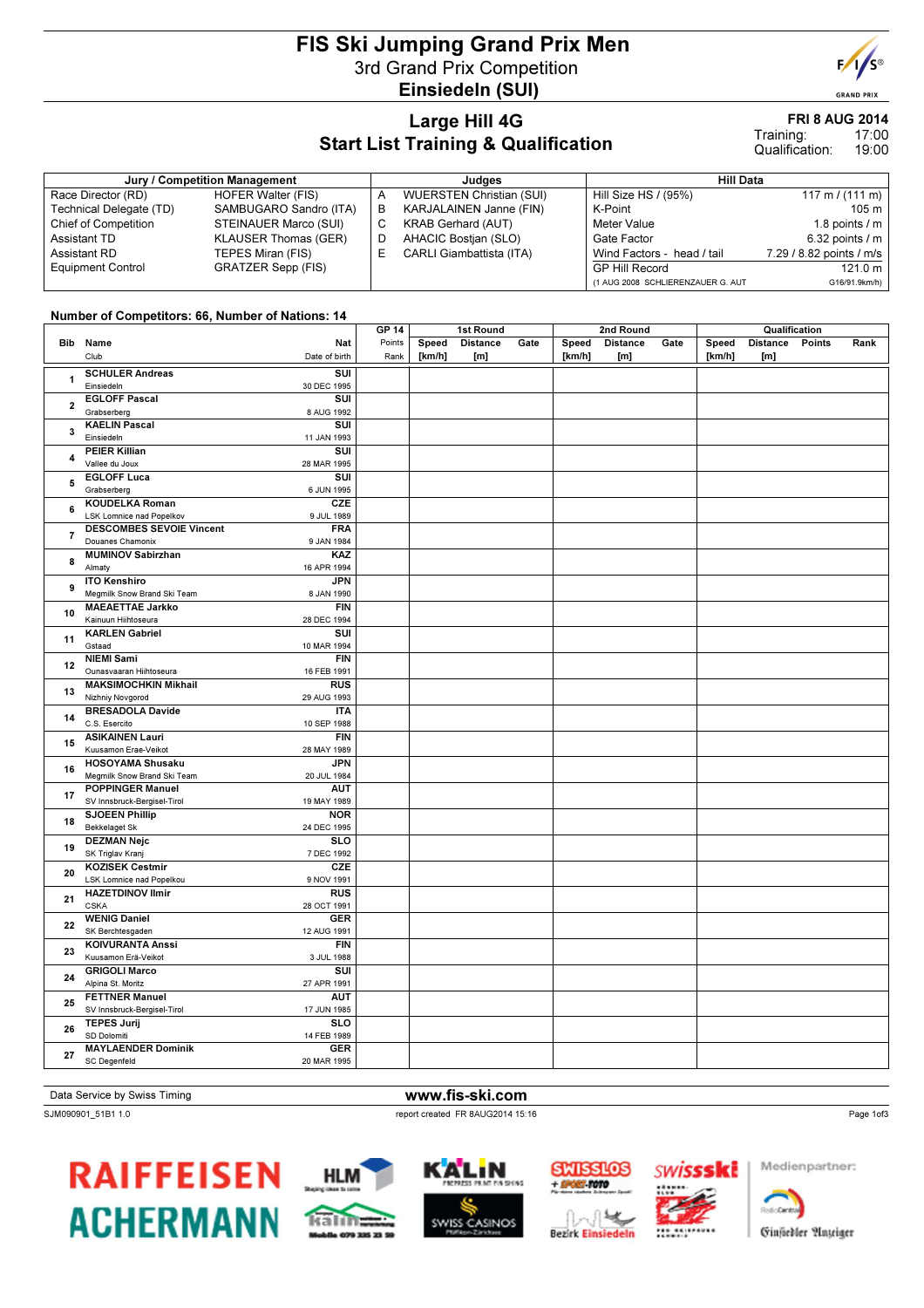#### FIS Ski Jumping Grand Prix Men 3rd Grand Prix Competition Einsiedeln (SUI)



#### Large Hill 4G Start List Training & Qualification

FRI 8 AUG 2014 17:00 Training:

19:00 Qualification:

|    |                                                             | <b>GP 14</b>   | 1st Round |                 |      | 2nd Round |                 | Qualification |        |                 |        |      |
|----|-------------------------------------------------------------|----------------|-----------|-----------------|------|-----------|-----------------|---------------|--------|-----------------|--------|------|
|    | Bib Name<br>Nat                                             | Points         | Speed     | <b>Distance</b> | Gate | Speed     | <b>Distance</b> | Gate          | Speed  | <b>Distance</b> | Points | Rank |
|    | Club<br>Date of birth                                       | Rank           | [km/h]    | [m]             |      | [km/h]    | [m]             |               | [km/h] | [m]             |        |      |
|    |                                                             |                |           |                 |      |           |                 |               |        |                 |        |      |
| 28 | CHOI Heung-Chul<br><b>KOR</b><br>High1 Resort<br>3 DEC 1981 |                |           |                 |      |           |                 |               |        |                 |        |      |
|    | <b>KORNILOV Denis</b><br><b>RUS</b>                         |                |           |                 |      |           |                 |               |        |                 |        |      |
| 29 | Sdushor N. Novgorod Dinamo<br>17 AUG 1986                   |                |           |                 |      |           |                 |               |        |                 |        |      |
|    | <b>WATASE Yuta</b><br><b>JPN</b>                            |                |           |                 |      |           |                 |               |        |                 |        |      |
| 30 | Megmilk Snow Brand Ski Team<br>8 AUG 1982                   |                |           |                 |      |           |                 |               |        |                 |        |      |
|    | <b>KRAUS Marinus</b><br><b>GER</b>                          |                |           |                 |      |           |                 |               |        |                 |        |      |
| 31 | Wsv Oberaudorf<br>13 FEB 1991                               |                |           |                 |      |           |                 |               |        |                 |        |      |
|    | <b>JUSTIN Rok</b><br><b>SLO</b>                             |                |           |                 |      |           |                 |               |        |                 |        |      |
| 32 | SSD Stol Zirovnica<br>6 APR 1993                            |                |           |                 |      |           |                 |               |        |                 |        |      |
|    | <b>COLLOREDO Sebastian</b><br><b>ITA</b>                    |                |           |                 |      |           |                 |               |        |                 |        |      |
| 33 | GRUPPO SCIATORI FIAMME GIALLE<br>9 SEP 1987                 |                |           |                 |      |           |                 |               |        |                 |        |      |
|    | <b>HLAVA Lukas</b><br>CZE                                   |                |           |                 |      |           |                 |               |        |                 |        |      |
| 34 | Dukla Liberec<br>10 SEP 1984                                |                |           |                 |      |           |                 |               |        |                 |        |      |
|    | SHIMIZU Reruhi<br><b>JPN</b>                                |                |           |                 |      |           |                 |               |        |                 |        |      |
| 35 | Megmilk Snow Brand Ski Team<br>4 DEC 1993                   |                |           |                 |      |           |                 |               |        |                 |        |      |
|    | <b>LAMY CHAPPUIS Ronan</b><br><b>FRA</b>                    |                |           |                 |      |           |                 |               |        |                 |        |      |
| 36 | Bois D'amont<br>10 SEP 1993                                 |                |           |                 |      |           |                 |               |        |                 |        |      |
|    | <b>KOR</b><br>KIM Hyun-Ki                                   |                |           |                 |      |           |                 |               |        |                 |        |      |
| 37 | High1 Resort<br>9 FEB 1983                                  |                |           |                 |      |           |                 |               |        |                 |        |      |
| 38 | <b>BOYARINTSEV Vladislav</b><br><b>RUS</b>                  |                |           |                 |      |           |                 |               |        |                 |        |      |
|    | <b>CSKA</b><br>31 OCT 1994                                  |                |           |                 |      |           |                 |               |        |                 |        |      |
| 39 | <b>MURANKA Klemens</b><br>POL                               |                |           |                 |      |           |                 |               |        |                 |        |      |
|    | TS Wisla Zakopane<br>31 AUG 1994                            |                |           |                 |      |           |                 |               |        |                 |        |      |
| 40 | <b>TANDE Daniel-Andre</b><br><b>NOR</b>                     |                |           |                 |      |           |                 |               |        |                 |        |      |
|    | Kongsberg If<br>24 JAN 1994                                 |                |           |                 |      |           |                 |               |        |                 |        |      |
| 41 | <b>DAMJAN Jernej</b><br><b>SLO</b>                          |                |           |                 |      |           |                 |               |        |                 |        |      |
|    | SSK Sam Ihan<br>28 MAY 1983                                 |                |           |                 |      |           |                 |               |        |                 |        |      |
| 42 | <b>PUNGERTAR Matjaz</b><br><b>SLO</b>                       | $\mathbf{1}$   |           |                 |      |           |                 |               |        |                 |        |      |
| 43 | <b>SSK Menges</b><br>14 AUG 1990                            | 30.            |           |                 |      |           |                 |               |        |                 |        |      |
|    | <b>KRANJEC Robert</b><br><b>SLO</b>                         | $\sqrt{2}$     |           |                 |      |           |                 |               |        |                 |        |      |
|    | SK Triglav Kranj<br>16 JUL 1981                             | 29.            |           |                 |      |           |                 |               |        |                 |        |      |
| 44 | <b>KRAFT Stefan</b><br><b>AUT</b>                           | $\overline{4}$ |           |                 |      |           |                 |               |        |                 |        |      |
|    | SV Schwarzach-Salzburg<br>13 MAY 1993                       | 27.            |           |                 |      |           |                 |               |        |                 |        |      |
| 45 | POL.<br><b>STOCH Kamil</b><br><b>WKS ZAKOPANE</b>           | 5              |           |                 |      |           |                 |               |        |                 |        |      |
|    | 25 MAY 1987<br>POL.<br><b>KOT Maciej</b>                    | 26.<br>6       |           |                 |      |           |                 |               |        |                 |        |      |
| 46 | AZS Zakopane<br>9 JUN 1991                                  | 25.            |           |                 |      |           |                 |               |        |                 |        |      |
|    | <b>EISENBICHLER Markus</b><br><b>GER</b>                    | $\overline{7}$ |           |                 |      |           |                 |               |        |                 |        |      |
| 47 | <b>TSV Siegsdorf</b><br>3 APR 1991                          | 24.            |           |                 |      |           |                 |               |        |                 |        |      |
|    | <b>GEIGER Karl</b><br><b>GER</b>                            | 9              |           |                 |      |           |                 |               |        |                 |        |      |
| 48 | SC Oberstdorf<br>11 FEB 1993                                | 22.            |           |                 |      |           |                 |               |        |                 |        |      |
|    | CZE<br><b>JANDA Jakub</b>                                   | 10             |           |                 |      |           |                 |               |        |                 |        |      |
| 49 | Dukla Liberec<br>27 APR 1978                                | 21.            |           |                 |      |           |                 |               |        |                 |        |      |
|    | <b>DIETHART Thomas</b><br><b>AUT</b>                        | 11             |           |                 |      |           |                 |               |        |                 |        |      |
| 50 | UVB Hinzenbach-Oberoesterreich<br>25 FEB 1992               | 20.            |           |                 |      |           |                 |               |        |                 |        |      |
|    | SUI<br><b>DESCHWANDEN Gregor</b>                            | 12             |           |                 |      |           |                 |               |        |                 |        |      |
| 51 | Horw<br>27 FEB 1991                                         | 19.            |           |                 |      |           |                 |               |        |                 |        |      |
| 52 | <b>KUBACKI Dawid</b><br>POL                                 | 14             |           |                 |      |           |                 |               |        |                 |        |      |
|    | TS Wisla Zakopane<br>12 MAR 1990                            | 17.            |           |                 |      |           |                 |               |        |                 |        |      |
| 53 | <b>HAJEK Antonin</b><br>CZE                                 | 15             |           |                 |      |           |                 |               |        |                 |        |      |
|    | Dukla Liberec<br>12 FEB 1987                                | 16.            |           |                 |      |           |                 |               |        |                 |        |      |
| 54 | <b>FREITAG Richard</b><br><b>GER</b>                        | 16             |           |                 |      |           |                 |               |        |                 |        |      |
|    | SG Nickelhuette Aue<br>14 AUG 1991                          | 15.            |           |                 |      |           |                 |               |        |                 |        |      |
| 55 | ZIOBRO Jan<br><b>POL</b>                                    | 18             |           |                 |      |           |                 |               |        |                 |        |      |
|    | WKS Zakopane<br>24 JUN 1991                                 | 14.            |           |                 |      |           |                 |               |        |                 |        |      |
| 56 | <b>AMMANN Simon</b><br>SUI                                  | 20             |           |                 |      |           |                 |               |        |                 |        |      |
|    | SSC Toggenburg<br>25 JUN 1981                               | 13.            |           |                 |      |           |                 |               |        |                 |        |      |
|    |                                                             |                |           |                 |      |           |                 |               |        |                 |        |      |
|    | Prequalified                                                |                |           |                 |      |           |                 |               |        |                 |        |      |
| 57 | <b>WANK Andreas</b><br><b>GER</b>                           | 22             |           |                 |      |           |                 |               |        |                 |        |      |
|    | SC Hinterzarten<br>18 FEB 1988                              | 12.            |           |                 |      |           |                 |               |        |                 |        |      |
| 58 | KOBAYASHI Junshiro<br><b>JPN</b>                            | 24             |           |                 |      |           |                 |               |        |                 |        |      |
|    | <b>Tokai University</b><br>11 JUN 1991                      | 11.            |           |                 |      |           |                 |               |        |                 |        |      |

Data Service by Swiss Timing WWW.fis-ski.com

SJM090901\_51B1 1.0 report created FR 8AUG2014 15:16













**Radio Cantos**